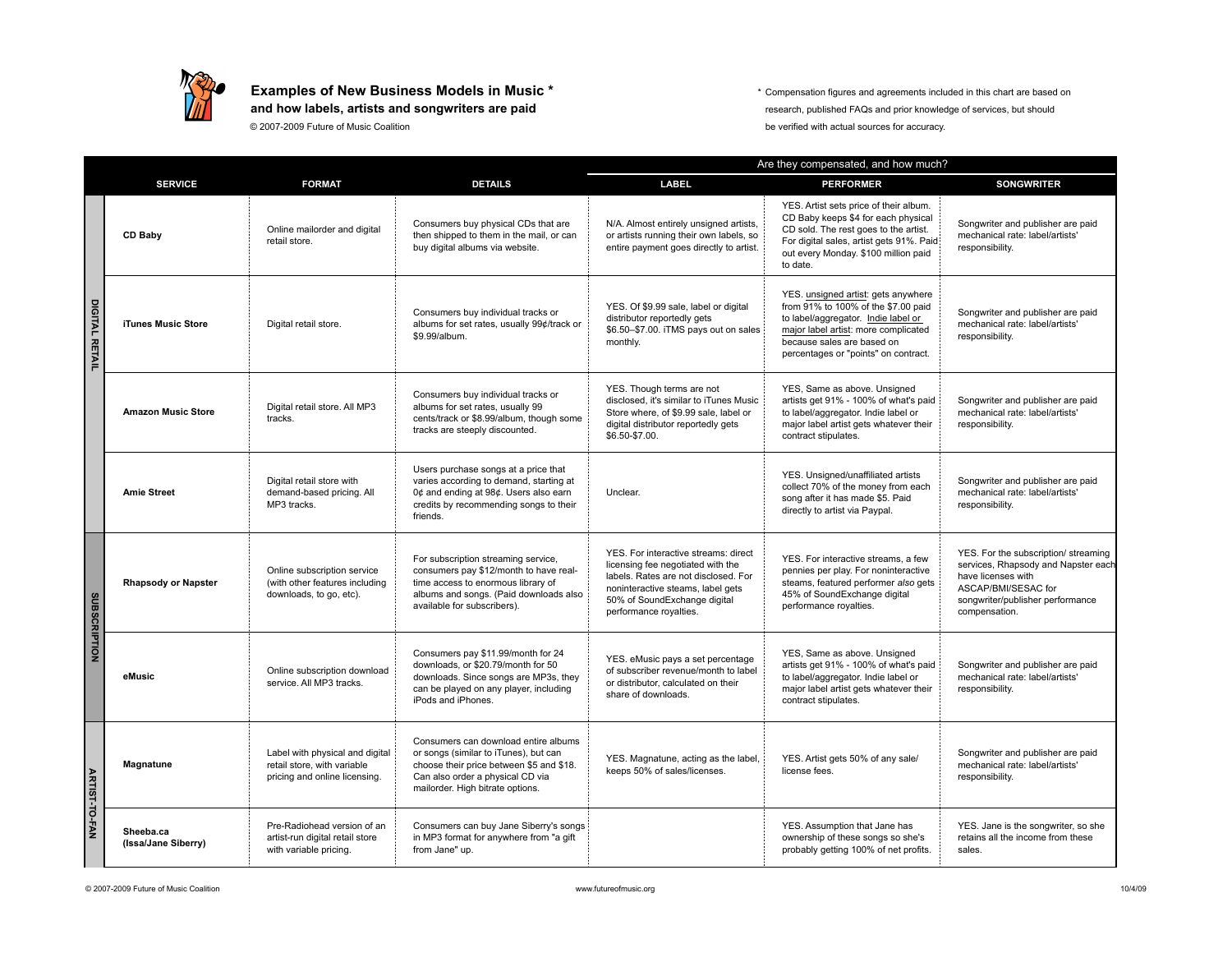|                  |                              |                                                                                                                                 |                                                                                                                                                                                                                                                                                                                                                    | Are they compensated, and how much?                                                                                                          |                                                                                                                                                                                            |                                                                                                                                                                                                            |
|------------------|------------------------------|---------------------------------------------------------------------------------------------------------------------------------|----------------------------------------------------------------------------------------------------------------------------------------------------------------------------------------------------------------------------------------------------------------------------------------------------------------------------------------------------|----------------------------------------------------------------------------------------------------------------------------------------------|--------------------------------------------------------------------------------------------------------------------------------------------------------------------------------------------|------------------------------------------------------------------------------------------------------------------------------------------------------------------------------------------------------------|
|                  | <b>SERVICE</b>               | <b>FORMAT</b>                                                                                                                   | <b>DETAILS</b>                                                                                                                                                                                                                                                                                                                                     | <b>LABEL</b>                                                                                                                                 | <b>PERFORMER</b>                                                                                                                                                                           | <b>SONGWRITER</b>                                                                                                                                                                                          |
|                  | Radiohead experiment         | Short term digital release<br>experiment run by the band<br>that offered variable pricing<br>option.                            | Consumers could pay "nothing", although<br>there was a \$1 "handling charge", plus<br>Radiohead collected everyone's contact<br>info.                                                                                                                                                                                                              | N/A. No record label involved.                                                                                                               | YES. Though real figures are not<br>available, it's assumed that<br>Radiohead kept the vast majority of<br>the income from these sales                                                     | YES. Radiohead are also the<br>songwriters, so they retain all the<br>income from these sales.                                                                                                             |
| ARTIST-TO-FAN    | Nine Inch Nails experiment   | Digital release of 36-track<br>album, Ghosts I-IV, that offers<br>a range of pricing and<br>features.                           | On website, fans can choose from: A)<br>getting first nine songs for free; B) paying<br>\$5 for a high bitrate download of whole<br>record; C) \$10 for 2 CD set; D) \$75 for<br>deluxe CD set or E) \$300 for signed<br>edition. Also released simultaneously on<br>Amazon, and seeded to P2P networks.                                           | N/A. No record label involved.                                                                                                               | YES. Trent Reznor reported to media<br>that all the box sets sold out<br>(\$750,000), and that, in the first<br>week, there were 781,917<br>transactions that earned \$1.6 million.        | YES. NIN are also the songwriters, so<br>they retain all the income from these<br>sales.                                                                                                                   |
| PATRONAGE        | <b>ArtistShare</b>           | Label that builds patron<br>communities around its artists.                                                                     | Consumers/music fans can not only buy<br>digital/physical CDs of Artistshare<br>artists, they fund the projects in exchange<br>for the privilege of accessing<br>"the creative process" -- attending<br>recording sessions/rehearsals, working<br>drafts of music in progress, credit on the<br>CD. Money collected underwrites artists'<br>costs. | YES. Artistshare, as the label, keeps<br>a small percentage.                                                                                 | YES. Artist gets a large percentage of<br>revenue from sales.                                                                                                                              | Songwriter and publisher are paid<br>mechanical rate: label/artists<br>responsibility.                                                                                                                     |
|                  | Jill Sobule                  | Jill raised \$89,000 from her<br>fans to record a recent record.                                                                | Fans had option of contributing anything<br>from \$10 to \$10,000. For \$10, fan get a<br>free digital download when released. For<br>\$1,000, fan had a theme song written<br>about them. For \$5,000, Jill pledged to<br>come and play a house concert for donor.                                                                                | N/A. No record label involved.                                                                                                               | YES. Raised over \$89,000 to record.<br>Assumption that she will keep the<br>vast majority of income from sales<br>when it is released in April 2009.                                      | Jill is also the songwriter so she<br>retains all the income from these<br>sales                                                                                                                           |
|                  | Kickstarter                  | Website that facilitates project<br>funding by helping artists build<br>pages, create incentives, track<br>fundraising progress | Musician sets up a goal -- say, raising<br>enough money to record an album or buy<br>a van -- and offers his/her funding patrons<br>different incentives to contribute. \$5 may<br>get you a free CD, and \$5000 may get<br>you executive producer credit. Money is<br>not given to artist unless project goal is<br>met.                          | N/A. No record label involved.                                                                                                               | YES. If the project goals are met, the<br>artist receives the money that<br>Kickstarter collected for them. If they<br>do not meet their goals, the funders<br>are given their money back. | N/A in this case.                                                                                                                                                                                          |
|                  | Sellaband                    | Online service that sells<br>"parts" in a band's future work                                                                    | Music fans can by a \$10 "part" in a band.<br>Each band must sell 5,000 parts to gain<br>access to \$50,000 recording budget.                                                                                                                                                                                                                      | Sellaband -- as "label" -- gets<br>exclusive 5 year license for<br>exploitation of recording, as well as<br>ad revenue and transaction fees. | SORT OF. An artist who "wins" gets<br>access to \$50,000 for recording/CD<br>manufacturing, but doesn't get the<br>cash directly. Also gets 50% split on<br>ad revenues and CD sales.      | Sellaband requires artist to assign<br>copyrights in all songs for 5 years;<br>mechanical compensation due to<br>publisher, but unclear who pays, or if<br>"non-controlled" compositions are<br>permitted. |
| <b>LICENSING</b> | <b>Rumblefish/Pump Audio</b> | Online licensing service                                                                                                        | B2B service. Music directors can use<br>Pump Audio or Rumblefish as a source<br>for affordable music for ads/TV/movies.                                                                                                                                                                                                                            | YES. If label is the entity that submits<br>the music, it gets 50% of any fees on<br>a license deal, then passes on<br>percentage to artist. | YES. If artist submits the music<br>directly, he/she gets 50% of any fees<br>on a license deal.                                                                                            | YES. If licensee gets a synch license,<br>and ASCAP/BMI/ SESAC royalties<br>would be sent directly to songwriter<br>and publisher if song was performed<br>as part of TV show/movie.                       |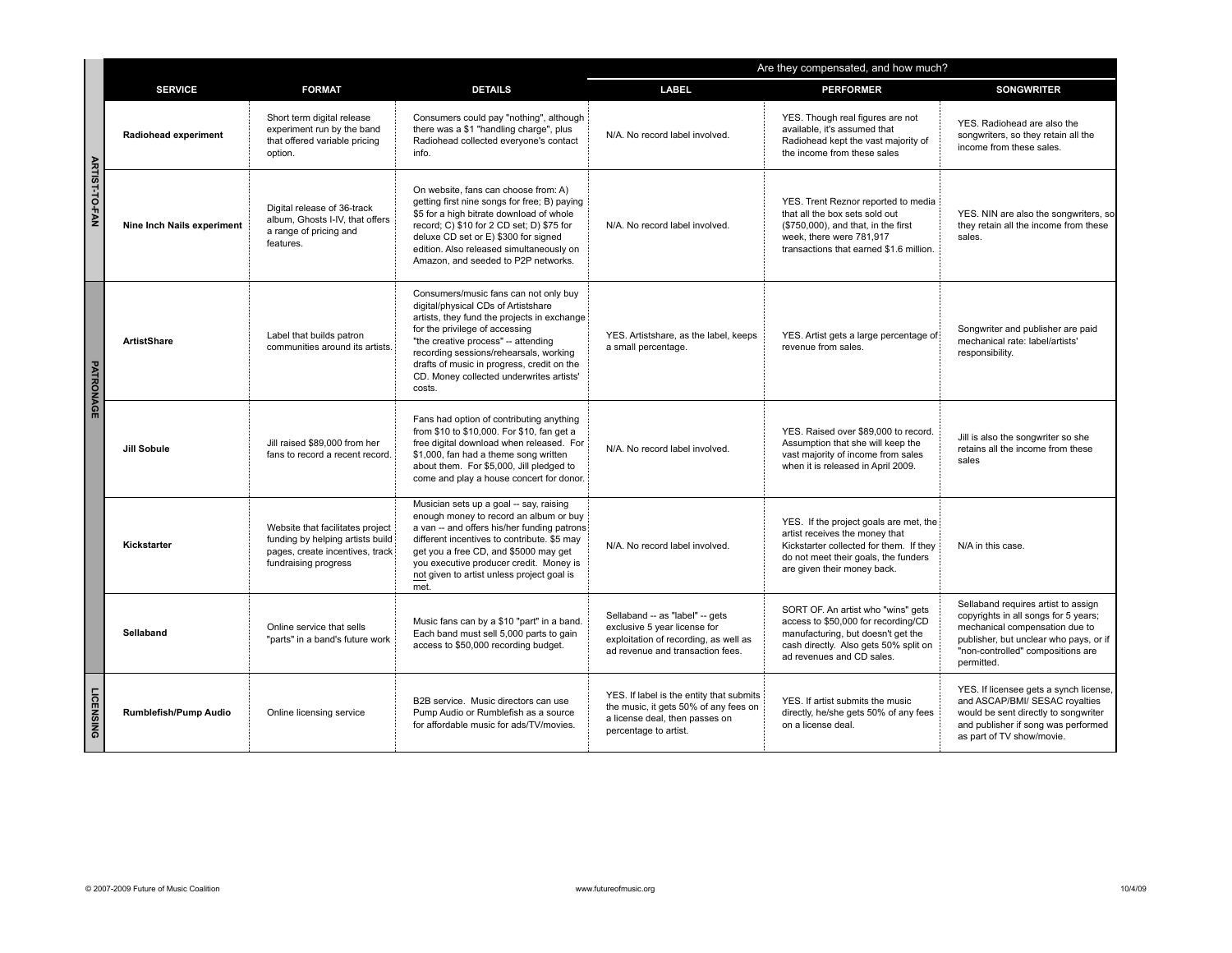|                                       |                                  |                                                                                                 |                                                                                                                                                                                                                                                                        | Are they compensated, and how much?                                                                                                                                                                                                                                                                                            |                                                                                                                                                                                                                                                                                                                                                                                                                                                                                               |                                                                                                                                                                                                                                                                                                     |
|---------------------------------------|----------------------------------|-------------------------------------------------------------------------------------------------|------------------------------------------------------------------------------------------------------------------------------------------------------------------------------------------------------------------------------------------------------------------------|--------------------------------------------------------------------------------------------------------------------------------------------------------------------------------------------------------------------------------------------------------------------------------------------------------------------------------|-----------------------------------------------------------------------------------------------------------------------------------------------------------------------------------------------------------------------------------------------------------------------------------------------------------------------------------------------------------------------------------------------------------------------------------------------------------------------------------------------|-----------------------------------------------------------------------------------------------------------------------------------------------------------------------------------------------------------------------------------------------------------------------------------------------------|
|                                       | <b>SERVICE</b>                   | <b>FORMAT</b>                                                                                   | <b>DETAILS</b>                                                                                                                                                                                                                                                         | LABEL                                                                                                                                                                                                                                                                                                                          | <b>PERFORMER</b>                                                                                                                                                                                                                                                                                                                                                                                                                                                                              | <b>SONGWRITER</b>                                                                                                                                                                                                                                                                                   |
| RADIO/WEBCASTING/DIGITAL PERFORMANCES | Pandora                          | Webcast stations formed<br>around music<br>recommendation engines                               | Two models: Ad-supported model for free,<br>or ad-free version for \$36/yr. Search for<br>bands you like and services will also play<br>music that's similar, thus increasing<br>consumer's musical knowledge. Hugely<br>popular iPhone app.                           | YES. 50% of SoundExchange digital<br>performance royalties. Pandora also<br>links to Amazon and iTunes for digital<br>sales.                                                                                                                                                                                                   | YES. 45% of SoundExchange digital<br>performance royalties paid directly to<br>featured performer. Pandora also<br>links to Amazon and iTunes for digital<br>sales.                                                                                                                                                                                                                                                                                                                           | YES. Pandora has licenses with<br>ASCAP/BMI/SESAC for<br>songwriter/publisher performance<br>compensation. Pandora also links to<br>Amazon and iTunes for digital sales.                                                                                                                            |
|                                       | Last.fm                          | UK based internet radio and<br>music community site that<br>also offers on demand<br>streaming. | Free for users. Create custom radio<br>stations and playlists from any of the<br>audio tracks in Last.fm's music library,<br>and are able to listen to some individual<br>tracks on demand or download tracks if<br>the rights holder has previously<br>authorized it. | YES. 50% of SoundExchange digital<br>performance royalties. Indie labels<br>that are not SoundExchange<br>members can be paid directly by<br>last.fm's Artist Revenue Program.<br>Also links to Amazon, iTunes and<br>7Digital for digital sales. Downloads<br>require label<br>permission but do not provide<br>compensation. | YES. 45% of SoundExchange digital<br>performance royalties paid directly to<br>featured performer. Indie/unsigned<br>artists that are not SoundExchange<br>members can be paid directly by<br>last.fm's Artist Revenue Program.<br>NOTE: If your indie label is signed up<br>to last.fm's' ARP Program,<br>performer's royalties will go to the<br>label, which undercuts your ability to<br>receive your statutory share. Also<br>links to Amazon, iTunes and 7Digital<br>for digital sales. | YES. Last.fm has licenses with<br>ASCAP/BMI/SESAC for<br>songwriter/publisher performance<br>compensation. To permit song<br>downloads (which are free), you must<br>own the copyright in both the<br>recording and composition. Also links<br>to Amazon, iTunes and Digital7 for<br>digital sales. |
|                                       | <b>MySpace Music</b>             | Social networking site that<br>allows users to stream songs,<br>and make and share playlists.   | Free for users. Ad supported model.                                                                                                                                                                                                                                    | YES. Four major labels signed direct<br>equity-sharing deals with MySpace<br>Music prior to launch. However, indie<br>labels were not offered the same<br>favorable equity terms. Ad revenue is<br>shared with the label. Also links to<br>Amazon's MP3 store for digital sales.                                               | SORT OF. Major label artists should<br>be getting shares of the major label's<br>equity revenue and share of the ad<br>revenue. For indie and unsigned<br>artists, no mechanism for payment<br>yet. Also links to Amazon's MP3 store<br>for digital sales.                                                                                                                                                                                                                                    | In the abstract they should have PRO<br>licenses for the performances and<br>would also need the publishers'<br>permission depending on the rates<br>the PROs set.                                                                                                                                  |
|                                       | <b>KEXP</b> (for example)        | terrestrial radio station with<br>webcast                                                       | Seattle-based radio station with<br>streaming webcast. Free access.                                                                                                                                                                                                    | YES. 50% of SoundExchange digital<br>performance royalties for webcast<br>(not for terrestrial broadcast).                                                                                                                                                                                                                     | YES. 45% of SoundExchange digital<br>performance royalties paid directly to<br>featured performer for webcast (not<br>for terrestrial broadcast).                                                                                                                                                                                                                                                                                                                                             | YES. Radio stations have licenses<br>with ASCAP/BMI/SESAC for<br>songwriter/publisher performance<br>compensation for terrestrial broadcast<br>and webcasts.                                                                                                                                        |
|                                       | <b>Sirius XM Satellite Radio</b> | satellite radio stations                                                                        | Consumer pays for equipment plus<br>monthly subscription fees, about<br>\$13/month.                                                                                                                                                                                    | YES. 50% of SoundExchange digital<br>performance royalties.                                                                                                                                                                                                                                                                    | YES. 45% of SoundExchange digital<br>performance royalties paid directly to<br>featured performer.                                                                                                                                                                                                                                                                                                                                                                                            | YES. Both also have licenses with<br>ASCAP/BMI/SESAC for<br>songwriter/publisher performance<br>compensation                                                                                                                                                                                        |
|                                       | <b>MusicChoice</b>               | music on cable TV stations                                                                      | Part of consumer's monthly cable<br>package bill                                                                                                                                                                                                                       | YES. 50% of SoundExchange digital<br>performance royalties.                                                                                                                                                                                                                                                                    | YES. 45% of SoundExchange digital<br>performance royalties paid directly to<br>featured performer.                                                                                                                                                                                                                                                                                                                                                                                            | YES. Also have licenses with<br>ASCAP/BMI/SESAC for<br>songwriter/publisher performance<br>compensation                                                                                                                                                                                             |
|                                       | <b>Podcasts</b>                  | online audio files                                                                              | Consumers can either subscribe to<br>podcasts or listen to audio files online                                                                                                                                                                                          | NOT USUALLY. Technically,<br>podcasters would need both<br>reproduction and distribution<br>licenses. Currently mostly free for<br>promotion.                                                                                                                                                                                  | NOT USUALLY. Per artist contract.<br>Interactive performance, reproduction<br>and distribution rights could be<br>implicated, but currently mostly for<br>promotion, so these rights are<br>waived.                                                                                                                                                                                                                                                                                           | NOT USUALLY, ASCAP/BMI/SESAC<br>do offer a podcast license, but many<br>podcasters use pre-cleared music.                                                                                                                                                                                           |
|                                       | MP3 blogs                        | Blogs that provide full-track<br>links to MP3s of songs.                                        | Music fans can listen to and/or download<br>full-length MP3s from blogs.                                                                                                                                                                                               | NOT USUALLY. Currently for<br>promotion only, though many blogs<br>make it clear that songs are available<br>short term only and that<br>label/publisher has right to request<br>takedown                                                                                                                                      | NOT USUALLY. Currently for<br>promotion only, though many blogs<br>make it clear that songs are available<br>short term only and that label/artist<br>has right to request takedown                                                                                                                                                                                                                                                                                                           | For promotion only. Publisher has a<br>right to request takedown                                                                                                                                                                                                                                    |